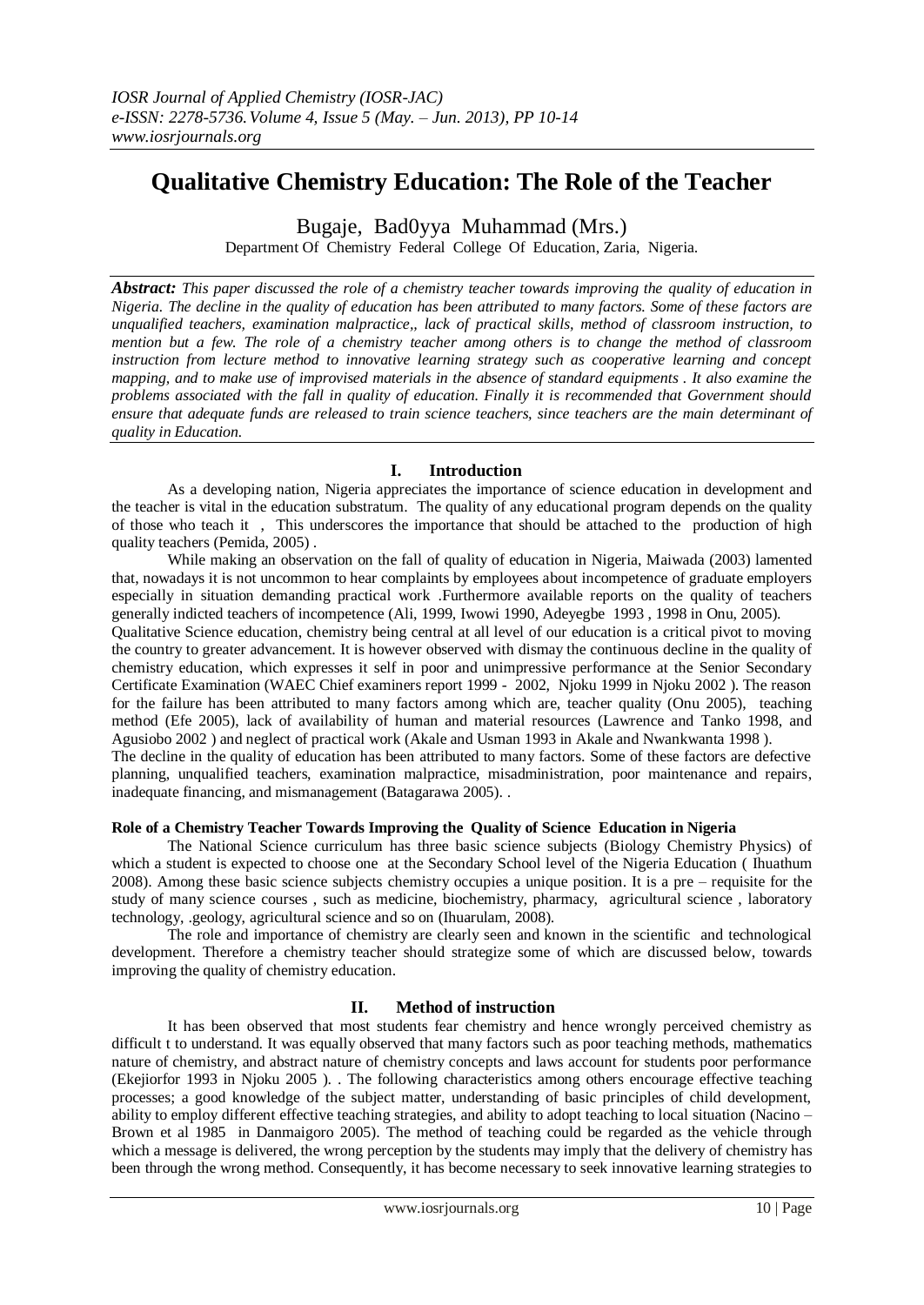enhance the quality of instruction and learning of chemistry. Some of these innovative learning strategies are discussed below;

## **Cooperative Learning Strategy**

Adeyemo (2010) define cooperative learning as a teaching strategy in which students work together in small teams and use a number of activities to achieve academic objectives and improving their understanding of subject matter. The importance of cooperative learning strategy cannot be over emphasized in that it enhance students learning by providing a shared cognitive set of information between students and motivates students to learn the method (Mills, 1996). Furthermore Adeyemo (2010) observed that cooperative learning creates natural interactive context in which students have reasons for listening to one another, asking questions, clarifying issues and restating points of view. The teacher' s role changes from giving information to facilitating students learning.

A number of research works have been carried out on the efficacy of cooperative learning in Nigeria(Okebukola 1984, Alebiosu !1998, Esan, 1999, Amosun 2002 in Adeyemo, 2010, Adeyemi 2002).It was the conclusion of all these studies that cooperative learning strategy seen most useful than other instructional strategies .

## **Concept mapping**

Concept mapping is an instructional strategy that involves the use of diagrams in which concepts are organized into a hierarchical network depicting the relationship among concepts (Efe, 2005) . Concept maps reflects conceptual organization of a displined segment. Here key or primary concepts are derived in a descending manner.

This learning strategy is useful in facilitating meaningful learning and it has been used to evaluate learning and as study skills leading to meaningful learning and high achievement in science (James, 2005).There are strong arguments in support of concept mapping as an innovative learning strategy that can be used by teachers and their students, to make science learning more meaningful by assisting students to organize incoming information and constructing mental bridges between what is already known and what is to be learned (Schmid andTelaro 1990, Novak , 1991 in Egbebedia, 1999).

## **Information Communication Technology (ICT)**

Information and Communication Technology is defined as the technology of creating, processing, storage, retrieval, and transmission of data and information including telecommunication, satellite technologies, electrical and electronic (hard ware) and electronic computing (soft ware), the internet and global systems of mobile communication (GSM), Afolabi et al, 2005).

Different concepts, theories and principles can be demonstrated in the class by using ICT. This gives the teacher a meaningful classroom instruction and this enhance the teaching and make class presentation an exiting one. Computer instruction assist science teaching in the following ways, as outlined by Musa (2005).

- Laboratory data analysis / process.
- Simulating and modeling.
- Drill and practice.
- Teacher's ability (word processing record keeping).

In chemistry, industrial processes like manufacture of sulphuric acid, could be taught using simulation (Ojo, 2005). Simulation is one of the Computer Assisted Instruction (CAI) methods that can be employed in teaching some topics that involve either industrial processes or processes that;

- \* involve evolution of large amount of energy
- \* are too fast, for example collisions.
- \* involve too small subatomic charges.

Similarly, for students like chemical engineering students to obtain a clear understanding of physical processes going on inside the complex industrial scale equipment they study in the laboratory , computer simulation can be used to show the solutions to the differential equation that govern the fluid flow, heat transfer and chemical reactions among others within the equipment. This will solidify the link between experiment and theory and provide improved learning (Abubakar and Rilwanu ,2010) .

There are many advantages of using ICT at an instructional strategy. It has been observed that students learning rate is faster with CAI than with conventional instruction and this enhanced learning rate is accompanied with high retention (Ojo 2005).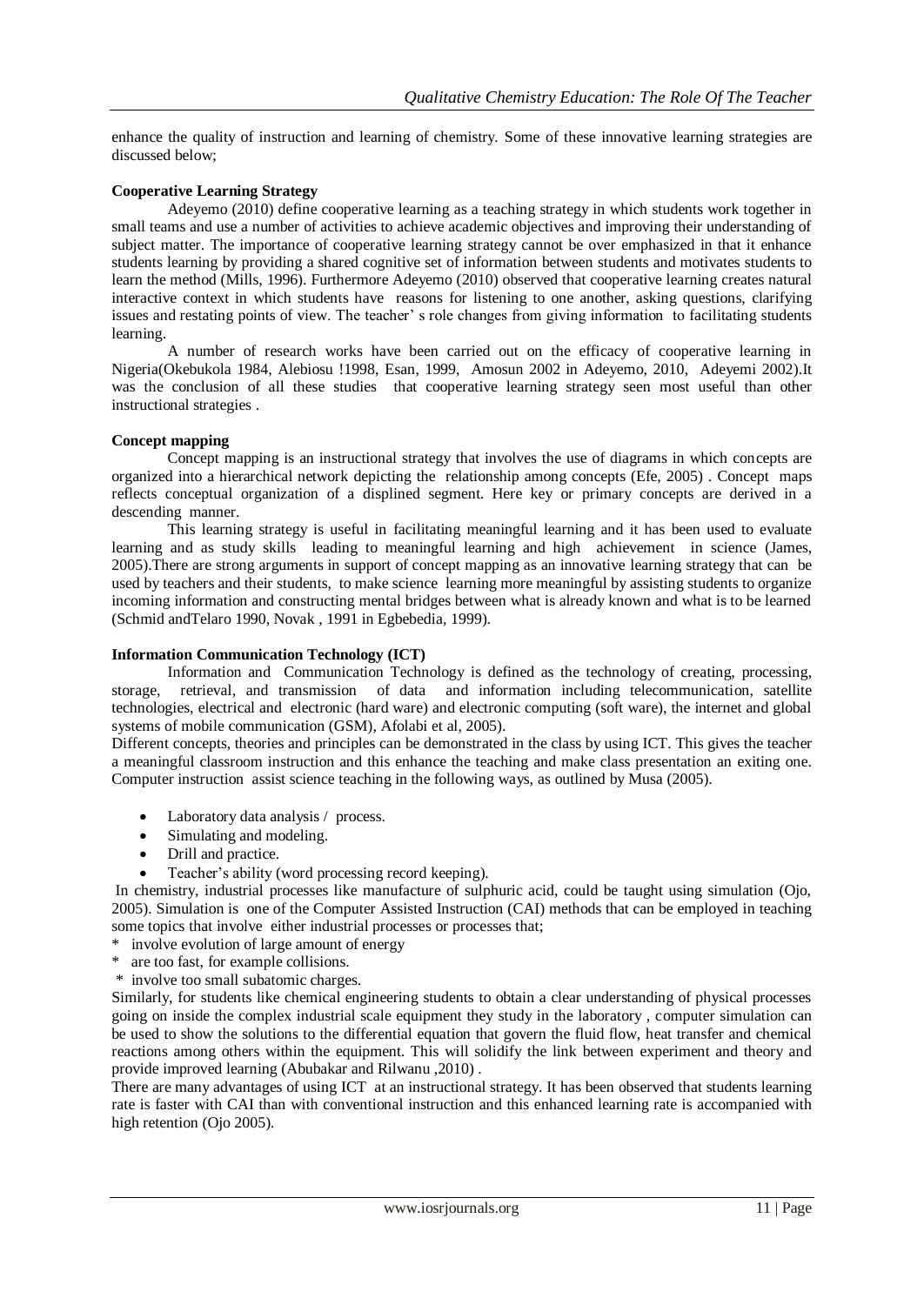## **Improvisation**

The need for improvisation arises due to the inability to provide the materials needed for students population. The need also arises due to high cost for standard equipments, shortage in the availability and production of known standard equipment and also the need to promote scientific thinking and the inability to internalize chemistry process and skills (Balogun, 1982 in Bugaje 2008).

It is the duty of a chemistry teacher to identify and enumerate the resources available in his environment, organized and managed them for effective teaching. This may improve the quality of education as improvisation developed functional knowledge and manipulative skills. According to Ibrahim et al (2010) improvisation serve the following functions:

- It encourages individuality, self reliance and self independence .
- Improvisation of teaching aids allow teachers and students to achieve educational goals and lesson objectives particularly the three domains of taxonomy of learning namely effective, cognitive, and psychomotor aspect of life.
- Practical work in improvisation allow students to have consistency in learning.
- Improvisation equally allows a very high degree of involvement of students in scientific and technological practice which makes teaching and learning meaningful and void of rote learning.
- Improvisation facilitates originality since most work on improvisation are for individuals.

## **Problems Associated with the fall in Quality of Science education in Nigeria**

Some of the problems associated with the fall in quality of science education in Nigeria include;

- lack of qualified and dedicated teachers.
- Lack of practical skills
- Examination malpractice.

#### **Lack of qualified and dedicated teachers.**

Teachers are the main determinates of quality in education. If they are apathetic, uncommitted, uninspired, lazy, unmotivated, anti – social , the whole nation is doomed. If they are ignorant in their displined and impart wrong knowledge, they become not only useless but dangerous (Musa 2005) .

Qualified and sufficient number of dedicated teachers are needed to teach the content or direct the curriculum. Unfortunately many of Nigerian schools lack adequate qualified and dedicated teachers to teach science courses in schools .(Akale 1992, Lawrence and Tanko 1998, Kassim). A study on the constraints to effective implementation of the Senior Secondary School physics curriculum revealed that lack of physics teacher as a major problem which hinders implementation of the Senior Secondary School physics curriculum (Agusiobo, 2002).

#### **Lack of practical skills**

Chemistry practical skills are science process skills which are the foundation for both enquiry and development of intellectuals and individual skills needed for learning science concepts(Harden 1983 in Efe 2008).

Science teaching is more effective if students are involved in laboratory work in which the atmosphere is condusive (Akale and Nwankwonta 1998). Akalonu (1995) in Efe (2008 ) found that students fails to acquire the necessary practical skills for success in the SSCE chemistry practical examination. WAEC chief examiner's report, 1999 – 2002 indicated that students have many weaknesses in the practical aspect of the chemistry examination.

Generally speaking because of large number of students admitted especially at universities, opportunities for practicals are fast diminishing. Students make do with observation rather than doing. In the sciences and technology mere observations do not facilitate learning; practical are essential (Maiwada, 2003).

#### **Examination malpractice**

Examination malpractice can be viewed simply as failure on the part of the examinee examiner and others connected with the conduct of examination to comply fully with the rules and regulation guiding the conduct of examination. It could occur before during and after the conduct of examination (Ganiyu, 2006).

Perpetrators of exam malpractices are examinees, examiners, educational institutions administrators and staff; security personnel, staff of public examination body, parents/guardians, supervisors/invigilators, club/community and employed youths; poor management of examination, moral laxity, over emphasis on certificates, corruption, exorbitant examination fees, inadequate study habit by students, fear of failure, past record of failure, inadequate financing of education, excessive lust for success and rewards, overcrowded examination hall, teacher and school status, inadequacies in public examination , location of examination centers, poor condition of service for teachers, personal factors, inadequate government among others are factors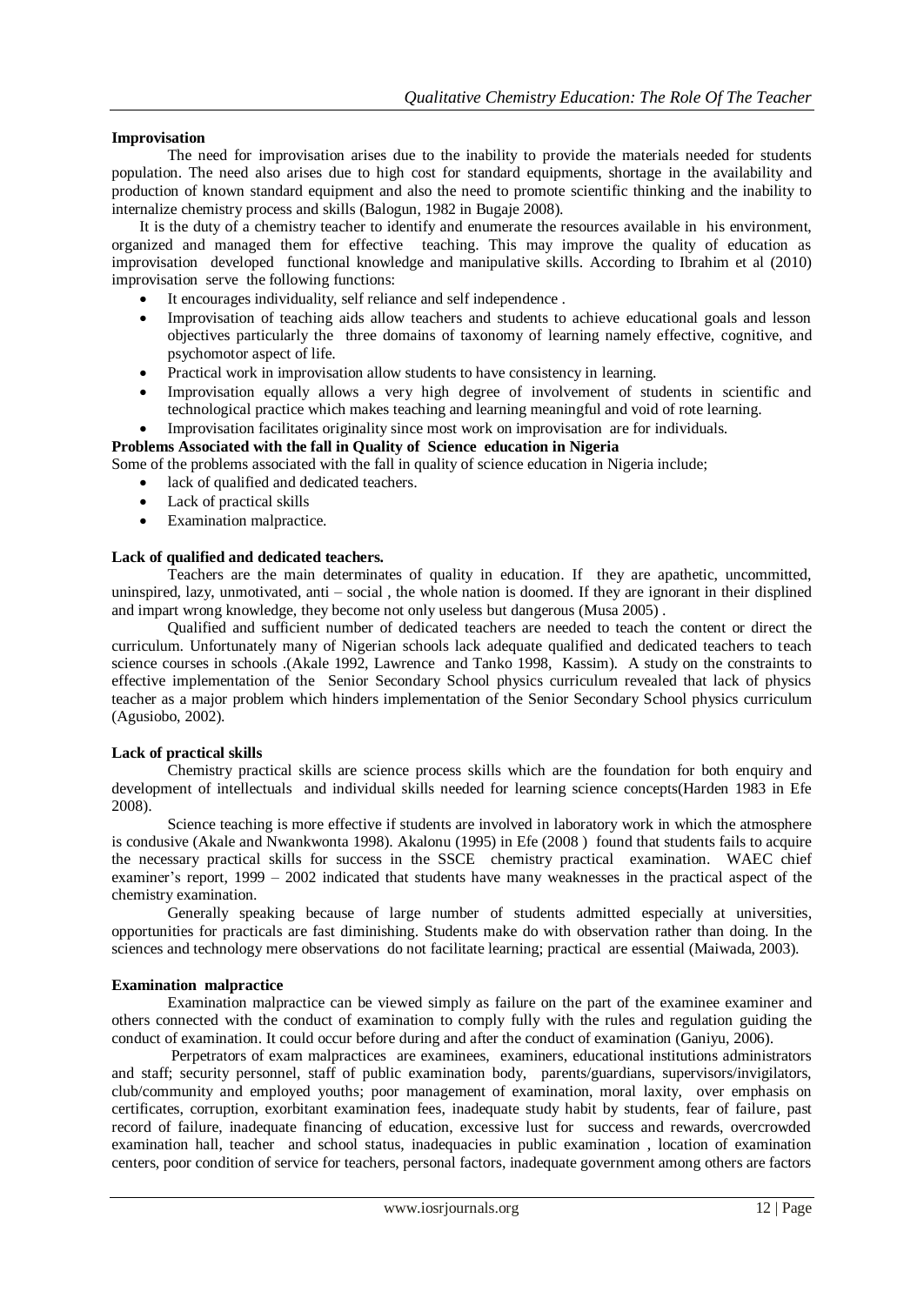responsible for examination malpractice as identified by several educators ( Akanbi 1996, Akande 2000: Egbegbedia 2000 Ijaija 2000, Olanipekun 2003 world bank group 2001 , in Ganiyu 2006 )

Yakubu (2010) observed that the fallen standard of education in Nigeria is largely attributed to the rising cases of examination malpractice . This has generated critics of our educational system that the certificate awarded are no more genuine. .

#### **III. Recommendations**

- 1. Chemistry teachers should change their method of instruction from lecture method to innovative teaching strategies such as Computer Assisted Instruction (CAI) cooperative learning and so on which facilitates learning.
- 2. Government should endeavor to provide laboratory space and facilities to enhance practical work and development of science process skills.
- 3. Government should ensure that adequate funds are released to train science teachers.
- 4. Student should be taught to develop their talent and rely on their own abilities in writing examinations and there is need to give more attention to sanction to effectively deal with malpractice cases.
- 5. Chemistry teachers should closely monitor their students during practical session so as to assist them in their areas of difficulties.

#### **IV. Conclusion**

From the discussion so far, chemistry teachers should encourage student to develop interest in the student by changing their methods of teaching from traditional lecture method to innovative learning strategies to enhance the quality of instruction and learning of chemistry. Also there is no need for science departments of higher institutions to emphasize the practice of equipment development from local resources. This may enhance the quality of education in Nigeria.

#### **Reference**

- [1]. Abubakar I. and Rilwanu Y. G (2010). Computer simulation as key to to enhanced learning. Conceptual over view. International Journal of computer science.  $2(1)$  51 – 56.
- [2]. Adekunle Y.A (1997). Innovations in science teaching and mathematics. STAN  $40<sup>th</sup>$  Annual conference proceedings.52-54.
- [3]. Adeyemi,B.A (2010). Effects of cooperative learning and problem-solving strategies on junior secondary school student' achievement in social studies Electronic Journal of Research in Educational psychology. 16 (6) 691-708.
- [4]. Adeyemo,S.A (2010). The influence of cooperative learning and problem solving strategies in Senior Secondary School achievement. International Journal of Education Research and Technology 1(1)112-120.
- [5]. Afolabi,O, Adedapo, Y.A and Adeyanju O.l.(2005). Why college teachers do not use ICT facilities in teaching. Joural of e-learning (JOEL)1(1), 29.
- [6]. Agbenyeku, E.U. (2001) Improving the quality of science education in Nigerian schools in the new millennium. Kasugu Journal of Education 1(1), 42-48.
- [7]. Agusiobo,N.N.(2002). Constraints of effective implementation of senior secondary school physics curriculum. Journal of Technical Education Research and Development (JOTERD), 11, 43-52.
- [8]. Akale M. A. G (1992). Integrated Science Programme constraints and prospects in Nigerian schools The Nigerian Teacher Today 1  $(2), 96 - 100.$
- [9]. Akale M.A.G and Nwankwonta, N.A (1998). The relationship between psycho-social environment and cognitive achievement of senior secondary students in science. The Nigerian Teacher Today 6(1) 98-102.
- [10]. Batagarawa, A.M (2005). Qualitative education. What role for an accountant A paper presented at the national conference held at federal college of education, katsina.
- [11]. Bugaje, B. M. (2008). Improvisation of instructional materials in the teaching and learning of chemistry, A paper presented at the 10<sup>th</sup> Annual conference of National Association for the Advancement of Knowledge at Federal College of Education, Katsina
- [12]. Danmaigoro, A. (2005) . Language need for teaching science in Nigeria. Nigerian JjournaL of Science and Educational Research (NIJORSER). 1 (2) 36 – 39.
- [13]. .Efe O.M (2005). Comparative analysis of the effect of concept mapping and talk chalk instructional technique on the performance of student in some selected topics in SSCE chemistry. Nigerian Journal of Science and Educational Research (NIJOSER) 1(1), 52- 57.
- [14]. Efe O. M (2008). The effect of practical skills on students achievement in practical chemistry amongst some selected secondary schools in Zaria metropolis.
- [15]. Egbebedia A. K (1999). Concept maps as innovative instructional strategy for facilitating meaningful learning in science . Nigerian Journal of Research in Education 2 (1) 113 -118.
- [16]. Ganiyu, B. (2006). Analysis of examination malpractice perpetrated by pre- service and in- service teachers. A case study of Kwara state college of education, Ilorin . Nigerian Journal of Professional Teachers.1 (1) 21 - 29 .
- [17]. Ibrahim Y. S, Paulina R.D, Abubakar S. B and Abdulkadir B. (2010). The role of secondary school mathematics teachers in improvisation of instructional materials implication to universal basic education. African journal of Educational Research and Administration  $3(3)$  12 – 16.
- [18]. Ihuarulam.A.I (2008) Chemistry teachers understanding and implementation of the senior secondary chemistry curriculum. Nigeriann journal of Science and Educztional Research  $4(1)$  151 – 158
- [19]. James T (2005). The use of concept mapping and vee diagrams to facilitate meaningful learning in biology.Zaria Educator 1(1), 113 – 120.
- [20]. Kassim A. G (2005). Strategies for improving the teaching of science in Nigeria. A paper presented at the National Conference of science Federal College of Education, Zaria